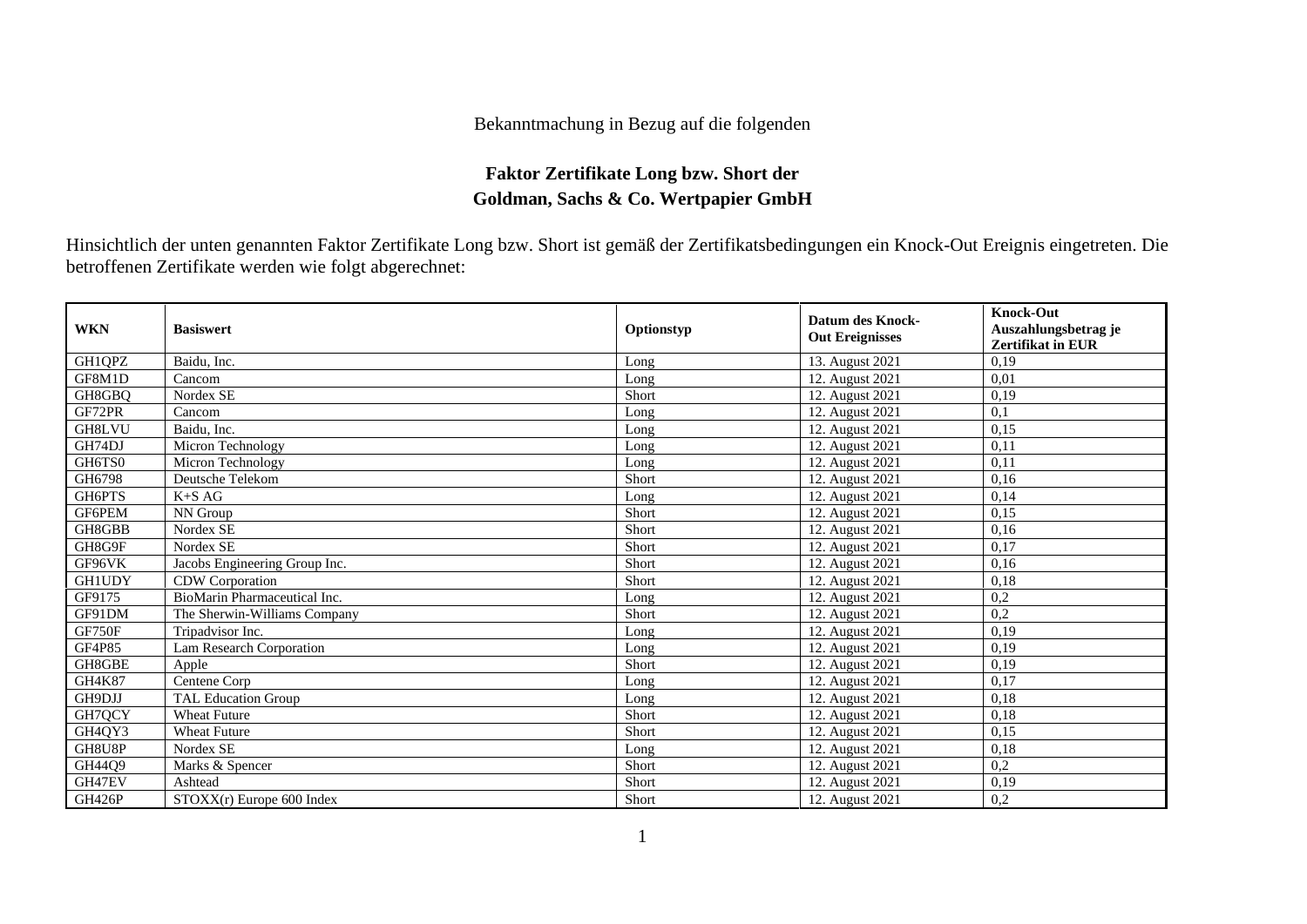| <b>WKN</b>    | <b>Basiswert</b>                                  | Optionstyp | <b>Datum des Knock-</b><br><b>Out Ereignisses</b> | <b>Knock-Out</b><br>Auszahlungsbetrag je<br><b>Zertifikat in EUR</b> |
|---------------|---------------------------------------------------|------------|---------------------------------------------------|----------------------------------------------------------------------|
| GF9JA0        | Hannover Rück                                     | Short      | 12. August 2021                                   | 0,2                                                                  |
| <b>GH1WSA</b> | DAX (Performance Index)                           | Short      | 12. August 2021                                   | 0,18                                                                 |
| GF986D        | DAX (Performance Index)                           | Short      | 12. August 2021                                   | 0,18                                                                 |
| GX07PT        | Varta AG                                          | Long       | 12. August 2021                                   | 0,001                                                                |
| GH7QRF        | <b>LVMH</b>                                       | Short      | 12. August 2021                                   | 0.18                                                                 |
| <b>GH1FGY</b> | DAX (Performance Index)                           | Short      | 12. August 2021                                   | 0,19                                                                 |
| GF77GG        | Novartis AG                                       | Short      | 12. August 2021                                   | 0,2                                                                  |
| GF7DWE        | Solvay SA                                         | Short      | 12. August 2021                                   | 0,2                                                                  |
| GH1K7F        | Deutsche Telekom                                  | Short      | 12. August 2021                                   | 0,19                                                                 |
| GF9LNG        | Hannover Rück                                     | Short      | 12. August 2021                                   | 0,17                                                                 |
| GF79RW        | DAX (Performance Index)                           | Short      | 12. August 2021                                   | 0.18                                                                 |
| GH2T0Y        | Delivery Hero SE                                  | Long       | 12. August 2021                                   | 0,18                                                                 |
| GF6YXH        | <b>Western Digital Corp</b>                       | Long       | 12. August 2021                                   | 0,14                                                                 |
| GH67AF        | <b>Ouanta Services</b>                            | Short      | 12. August 2021                                   | 0,16                                                                 |
| <b>GH8Y07</b> | HubSpot Inc                                       | Short      | 12. August 2021                                   | 0,19                                                                 |
| GH583P        | Lam Research Corporation                          | Long       | 12. August 2021                                   | 0,14                                                                 |
| GH5R2X        | Plug Power                                        | Long       | 12. August 2021                                   | 0,19                                                                 |
| GF89ZD        | Ipsen                                             | Long       | 13. August 2021                                   | 0,15                                                                 |
| GH7ULV        | Varta AG                                          | Long       | 13. August 2021                                   | 0,14                                                                 |
| GH93VK        | <b>SMA Solar Technology</b>                       | Long       | 13. August 2021                                   | 0,14                                                                 |
| <b>GH7ULH</b> | Varta AG                                          | Long       | 13. August 2021                                   | 0,001                                                                |
| GH7UMQ        | Varta AG                                          | Long       | 13. August 2021                                   | 0,1                                                                  |
| GH7WXW        | Varta AG                                          | Long       | 13. August 2021                                   | 0,001                                                                |
| GH7WU8        | Varta AG                                          | Long       | 13. August 2021                                   | 0,001                                                                |
| GH81U3        | Varta AG                                          | Long       | 13. August 2021                                   | 0.001                                                                |
| GH844Q        | Varta AG                                          | Long       | 13. August 2021                                   | 0,13                                                                 |
| GH8GB1        | Varta AG                                          | Long       | 13. August 2021                                   | 0,001                                                                |
| GH7ULC        | Varta AG                                          | Long       | 13. August 2021                                   | 0,001                                                                |
| GH81SZ        | Varta AG                                          | Long       | 13. August 2021                                   | 0,001                                                                |
| GH7UM0        | Varta AG                                          | Long       | 13. August 2021                                   | 0,001                                                                |
| GH8LX4        | Baidu, Inc.                                       | Long       | 13. August 2021                                   | 0,18                                                                 |
| GH8GDD        | Roku, Inc.                                        | Long       | 13. August 2021                                   | 0,2                                                                  |
| GH64PL        | Pfizer                                            | Short      | 13. August 2021                                   | 0,17                                                                 |
| GH4MG0        | Illumina, Inc.                                    | Short      | 13. August 2021                                   | 0,18                                                                 |
| GH30Z0        | American Airlines Group Inc.                      | Long       | 13. August 2021                                   | 0,19                                                                 |
| GF9A0P        | <b>Cognizant Technology Solutions Corporation</b> | Short      | 13. August 2021                                   | 0,2                                                                  |
| <b>GHONFE</b> | Microsoft                                         | Short      | 13. August 2021                                   | 0,19                                                                 |
| GH0KX9        | Apple                                             | Short      | 13. August 2021                                   | 0,2                                                                  |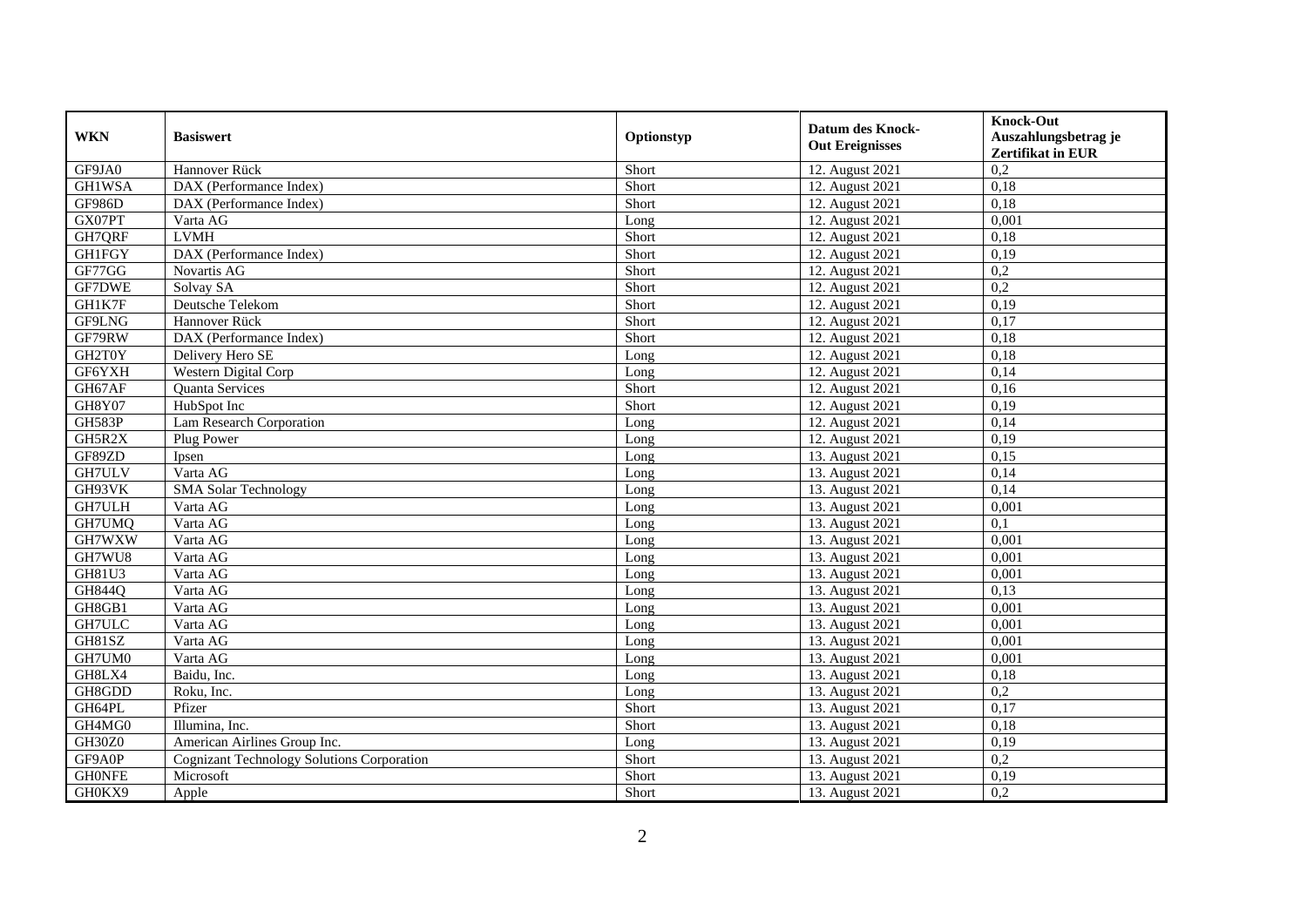| <b>WKN</b>    | <b>Basiswert</b>                             | Optionstyp | <b>Datum des Knock-</b><br><b>Out Ereignisses</b> | <b>Knock-Out</b><br>Auszahlungsbetrag je<br><b>Zertifikat in EUR</b> |
|---------------|----------------------------------------------|------------|---------------------------------------------------|----------------------------------------------------------------------|
| GF8AFQ        | S&P 500 UTILITIES INDEX                      | Short      | 13. August 2021                                   | 0,18                                                                 |
| GF6Z93        | Coca Cola                                    | Short      | 13. August 2021                                   | 0,19                                                                 |
| <b>GF287Y</b> | Salesforce.com, Inc.                         | Short      | 13. August 2021                                   | 0,19                                                                 |
| GH37CW        | Sunrun                                       | Long       | 13. August 2021                                   | 0,2                                                                  |
| GH7Z37        | American Airlines Group Inc.                 | Long       | 13. August 2021                                   | 0,17                                                                 |
| GH4QRP        | <b>Cotton Future</b>                         | Short      | 13. August 2021                                   | 0,19                                                                 |
| <b>GH5U01</b> | <b>Ballard Power Systems Inc</b>             | Long       | 13. August 2021                                   | 0,18                                                                 |
| GX09XB        | Varta AG                                     | Long       | 13. August 2021                                   | 0,001                                                                |
| GX09XQ        | Varta AG                                     | Long       | 13. August 2021                                   | 0,001                                                                |
| GX09WN        | Varta AG                                     | Long       | 13. August 2021                                   | 0,001                                                                |
| GH7ULW        | Varta AG                                     | Long       | 13. August 2021                                   | 0,19                                                                 |
| GX09Y2        | Varta AG                                     | Long       | 13. August 2021                                   | 0,001                                                                |
| GX09XY        | Varta AG                                     | Long       | 13. August 2021                                   | 0,001                                                                |
| GX09WR        | Varta AG                                     | Long       | 13. August 2021                                   | 0.001                                                                |
| GH64JM        | Fresenius SE & Co KGaA                       | Short      | 13. August 2021                                   | 0,18                                                                 |
| GH44PP        | <b>ITV</b>                                   | Short      | 13. August 2021                                   | 0,19                                                                 |
| GH5CWY        | <b>Barclays</b>                              | Short      | 13. August 2021                                   | 0,2                                                                  |
| GH03YS        | E.ON                                         | Short      | 13. August 2021                                   | 0,19                                                                 |
| GX09X5        | Varta AG                                     | Long       | 13. August 2021                                   | 0,001                                                                |
| GH09BC        | Aareal Bank                                  | Short      | 13. August 2021                                   | 0,19                                                                 |
| GH0NE1        | Evotec                                       | Short      | 13. August 2021                                   | 0,18                                                                 |
| GF7YGG        | Akzo Nobel                                   | Short      | 13. August 2021                                   | 0.19                                                                 |
| GX09X7        | Varta AG                                     | Long       | 13. August 2021                                   | 0,001                                                                |
| GF74TK        | $STOXX(r)$ Europe 600 Chemicals              | Short      | 13. August 2021                                   | 0,19                                                                 |
| GH5CWF        | Evotec                                       | Short      | 13. August 2021                                   | 0,15                                                                 |
| GC989F        | Hermes International                         | Short      | 13. August 2021                                   | 0,2                                                                  |
| GF3288        | DAX (Performance Index)                      | Short      | 13. August 2021                                   | 0,2                                                                  |
| GF4CGL        | Henkel Vz.                                   | Long       | 13. August 2021                                   | 0,19                                                                 |
| <b>GH426A</b> | $\overline{N}$ IO Inc                        | Long       | 13. August 2021                                   | 0,19                                                                 |
| GH9J03        | NIO Inc                                      | Long       | 13. August 2021                                   | 0,18                                                                 |
| GH7WZ0        | Baidu, Inc.                                  | Long       | 13. August 2021                                   | 0,19                                                                 |
| <b>GH840C</b> | Alibaba Group Holding Limited ADR (New York) | Long       | 13. August 2021                                   | 0,16                                                                 |
| GH64N0        | Alibaba Group Holding Limited ADR (New York) | Long       | 13. August 2021                                   | 0.15                                                                 |
| GH6B4F        | Baidu, Inc.                                  | Long       | 13. August 2021                                   | 0,19                                                                 |
| <b>GF98K8</b> | Weibo Corporation                            | Long       | 13. August 2021                                   | 0,16                                                                 |
| GH712U        | <b>Wheat Future</b>                          | Short      | 13. August 2021                                   | 0,2                                                                  |
| <b>GH712V</b> | <b>Wheat Future</b>                          | Short      | 13. August 2021                                   | 0,2                                                                  |
| GH7QCW        | <b>Wheat Future</b>                          | Short      | 13. August 2021                                   | 0,17                                                                 |